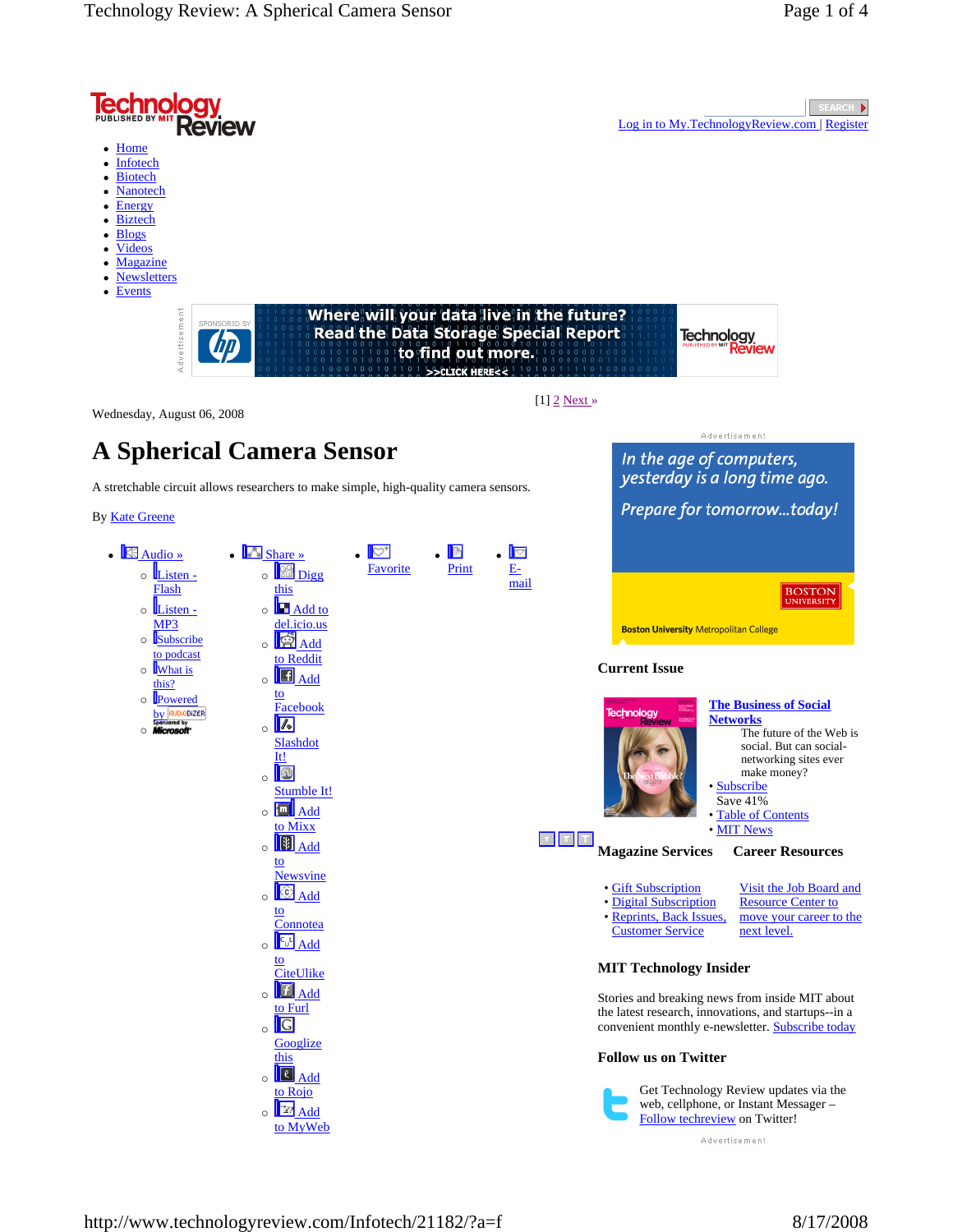

**The eyes have it:** This camera consists of a hemisphere-shaped array of photodetectors (white square with gold-colored dots) and a single lens atop a transparent globe. The curved shape of the photodetector array provides a wide field of view and high-quality images in a compact package. Credit: Beckman Institute, University of Illinois

Today's digital cameras are remarkable devices, but even the most advanced cameras lack the simplicity and quality of the human eye. Now, researchers at the University of Illinois at Urbana-Champaign have built a spherical camera that follows the form and function of a human eye by building a circuit onto a curved surface.

The curved sensor has properties that are found in eyes, such as a wide field of view, that can't be produced in digital cameras without a lot of complexity, says John Rogers, lead researcher on the project. "One of the most prominent [features of the human eye] is that the detector surface of the retina is not planar like the digital chip in a camera," he says. "The consequence of that is [that] the optics are well suited to forming high-quality images even with simple imaging elements, such as the single lens of the cornea."

Electronic devices have been, for the most part, built on rigid, flat chips. But over the past decade, engineers have moved beyond stiff chips and built circuits on bendable sheets. More recently, researchers have gone a step beyond simple bendable electronics and put high-quality silicon circuits on stretchable, rubberlike surfaces. The advantage of a stretchable circuit, says Rogers, is that it can conform over curvy surfaces, whereas bendable devices can't.

The key to the spherical camera is a sensor array that can withstand a curve of about 50 percent of its original shape without breaking, allowing it to be removed from the stiff wafer on which it was Ten Overlooked Casual Games originally fabricated and transferred to a rubberlike surface. "Doing that requires more than just making the detector flexible," says Rogers. "You can't just wrap a sphere with a sheet of paper. You need stretchability in order to do a geometry transformation.'

The array, which consists of a collection of tiny squares of silicon photodetectors connected by thin ribbons of polymer and metal, is initially fabricated on a silicon wafer. It is then removed from the **Eight Must-See Spots For Gamers** wafer with a chemical process and transferred to a piece of rubberlike material that was previously formed into a hemisphere shape. At the time of transfer, the rubber hemisphere is stretched out flat. **Wire Stories**  Once the array has been successfully adhered to the rubber, the hemisphere is relaxed into its natural curved shape.

Because the ribbons that connect the tiny islands of silicon are so thin, they are able to bend easily without breaking, Rogers says. If two of the silicon squares are pressed closer together, the ribbons Netflix shipping centers slammed by problems buckle, forming a bridge. "They can accommodate strain without inducing any stretching in the silicon," he says.

To complete the camera, the sensor array is connected to a circuit board that connects to a computer that controls the camera. The array is capped with a globelike cover fitted with a lens. In this setup, the sensor array mimics the retina of a human eye while the lens mimics the cornea. [1] 2 Next »



### **More Technology News from**

Ten Fun iPhone Games What Your Cellphone Says About You The World's Most Expensive Cell Phones

Microsoft file format approved as ISO standard New magazine-sharing site may violate copyrights Intel PCs to wake up for phone calls Best Buy becomes first independent iPhone retailer



**Future of Business Technology Special Report today. Click Here.** Advertisement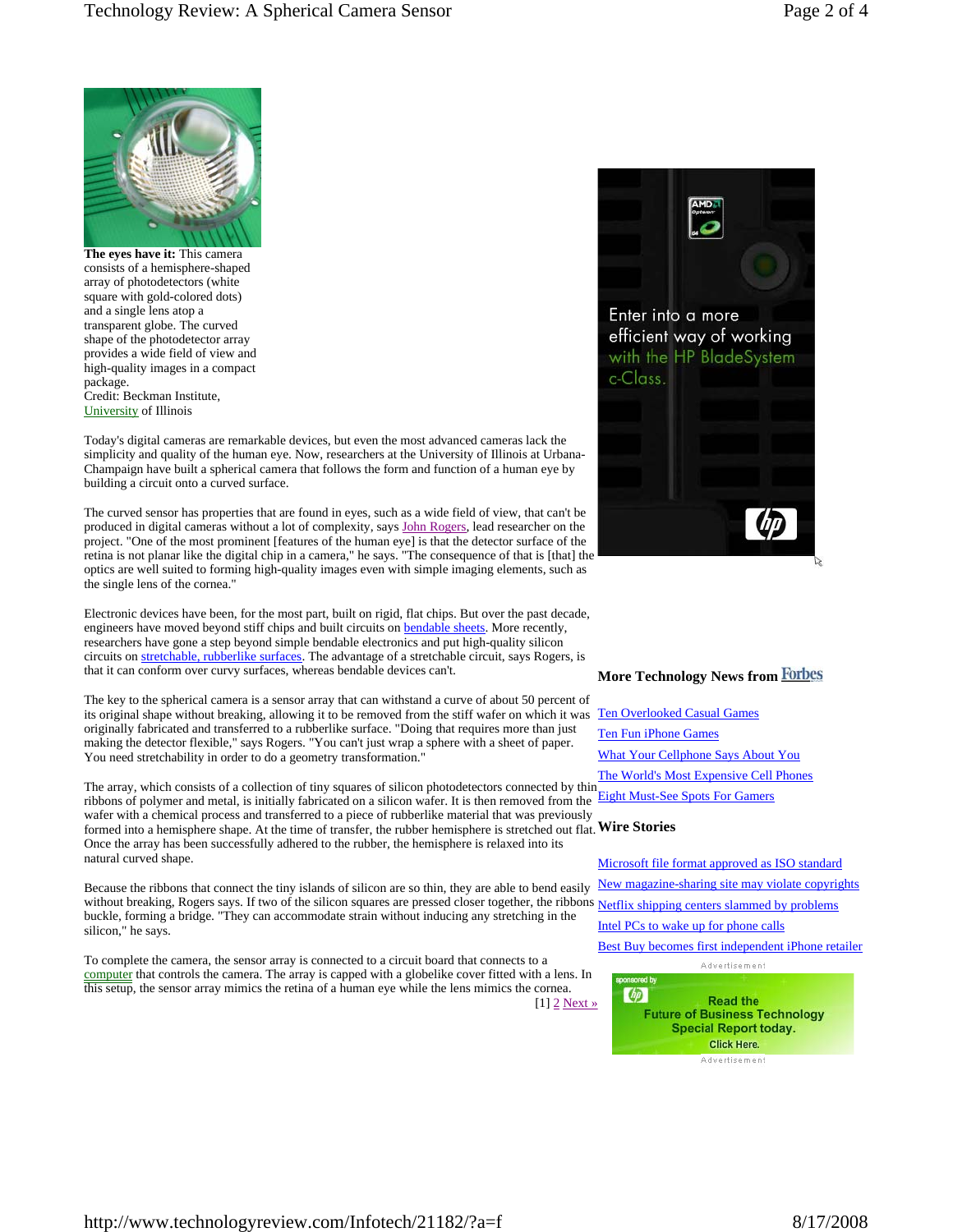